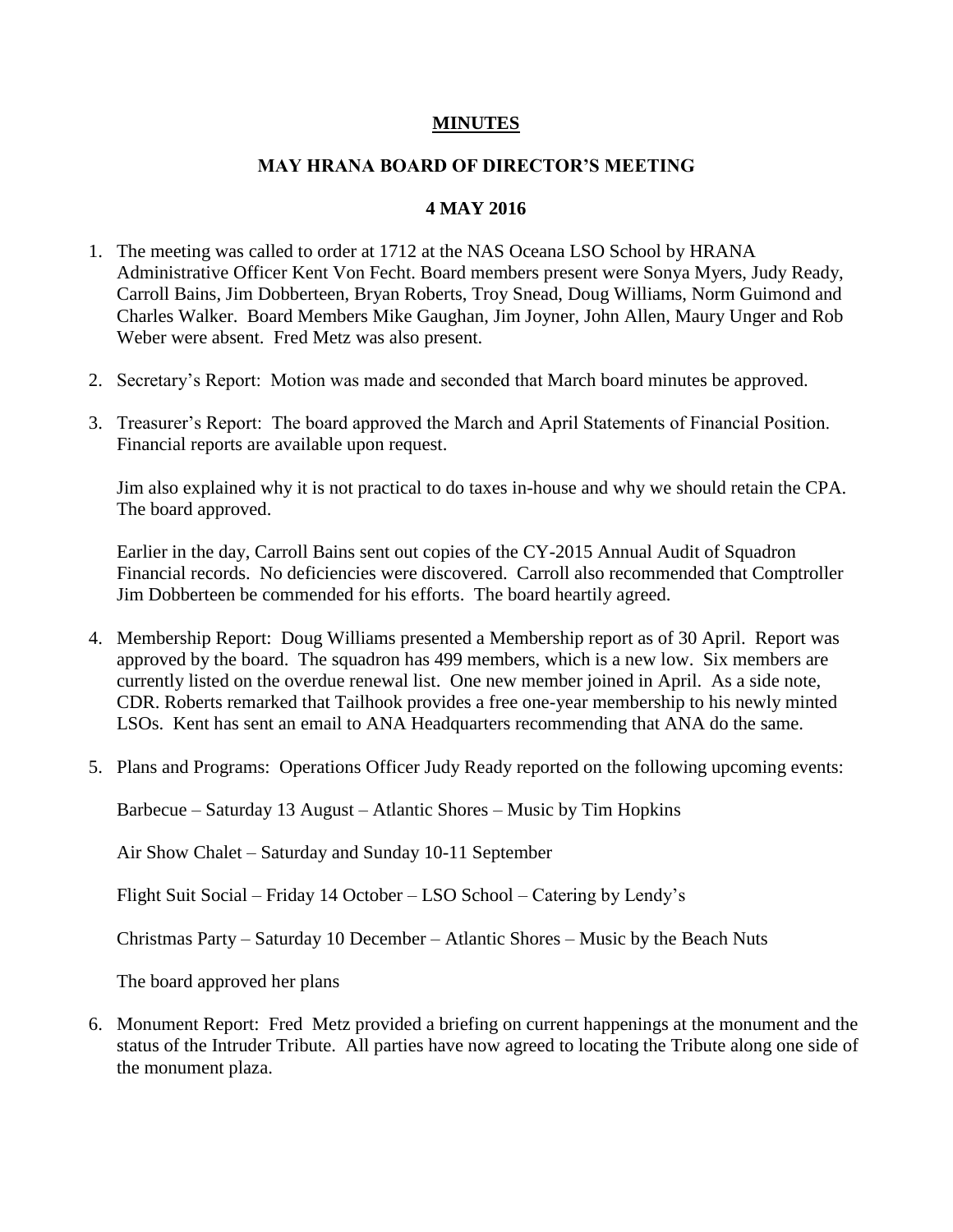Of greater concern was the resolution passed by the Virginia Beach City Council, granting sole control of the area of the Norwegian Lady statue to the Norwegian Lady Foundation and renaming it the Norwegian Lady Plaza. This was done without any input from HRANA and encroaches on an area tentatively planned for the Intruder Tribute and a Navy Seal Tribute. HRANA will register their opposition via letters to the editor, letters to City Council members and TV investigations. Troy is to contact Andy Fox from TV Channel 10.

7. PAO Report: Troy reported that coverage of the following events appears in the Spring Wings of Gold.

"Shop with a vet" Christmas program.

Colonial Shooting Academy monument fundraiser

January luncheon with Captain Ronald Ravelo, CO, USS ABRAHAM LINCOLN

8. May Luncheon – Cancelled

 June Luncheon Wednesday 29 June, 1130 – Dam Neck Annex, Shifting Sands Club, Fireside Room Invited speaker – Lockheed Martin Representative – F-35 Update

No luncheon in July

9. Old Business:

During the February meeting Charles Walker agreed to take the squadron laptop and update it. He reported that the update has been completed but that the unit has pretty well seen its better days. He will look for the best buy in replacing it and until a new one is procured, he has agreed to lend the squadron one if the old one dies.

Congressman Randy Forbes as a luncheon speaker. The base has agreed to his visit but he must not get political and must restrict his talk to military affairs. No definite date has been set. Congressman Forbes is a senior member of the Armed Services Committee and Chairman of the Seapower and Projection Forces Subcommittee. His position directly affects Naval Aviation

Chalet Industry Letters – Letters have gone out and one response has been received. Most companies have severely cut back on their support,

NAS Oceana Air Show STEM theme. Sonya contacted Captain Schager about HRANA assisting. He said they have not reached the planning stage yet but will notify her when they do.

10. New Business:

ANA Annual Membership Meeting – Thursday 12 May, 0800 – Norfolk Sheraton Waterside Hotel. Reservations required at [ANA.bphillips@gmail.com](mailto:ANA.bphillips@gmail.com)